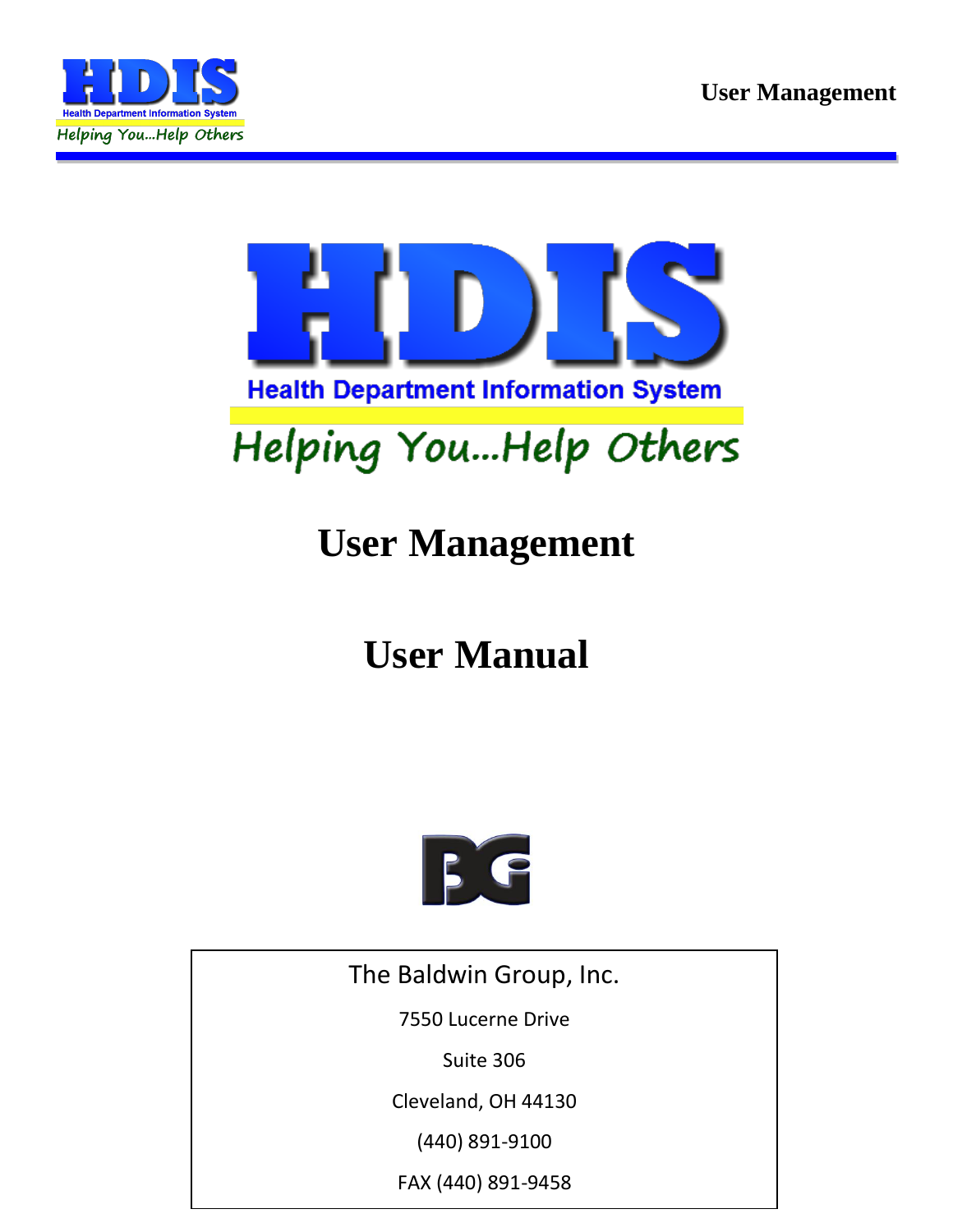

Copyright © 1996 - 2022

The Baldwin Group, Inc.

ALL RIGHTS RESERVED

HDIS are trademarks of The Baldwin Group, Inc.

No part of this publication may be stored in a retrieval system, transmitted, or reproduced in any way, including but not limited to photocopy, photograph, magnetic, or other record, without the prior agreement and written permission of The Baldwin Group, Inc.

Windows® and MS-DOS® are registered trademarks of Microsoft Corporation.

Other trademarks are owned by their respective companies.

THE FURNISHING, PERFORMANCE, OR USE OF THE PURISHING, PERFORMANCE, OR USE OF THE PERFORMANCE, OR USE OF THE PERFORMANCE, OR USE OF THE PERFORMANCE OF THE PERFORMANCE OF THE PERFORMANCE OF THE PERFORMANCE OF THE PERFORMANCE THIS MATERIAL.

All data examples containing personal names, company names (or companies), vehicle information, or locations that appear in this guide are fictitious in nature and do not refer to, or portray, in name or substance, any actual names, organizations, entities, or institutions. Any resemblance to any real person (living or dead), organization, entity, or institution is purely coincidental.

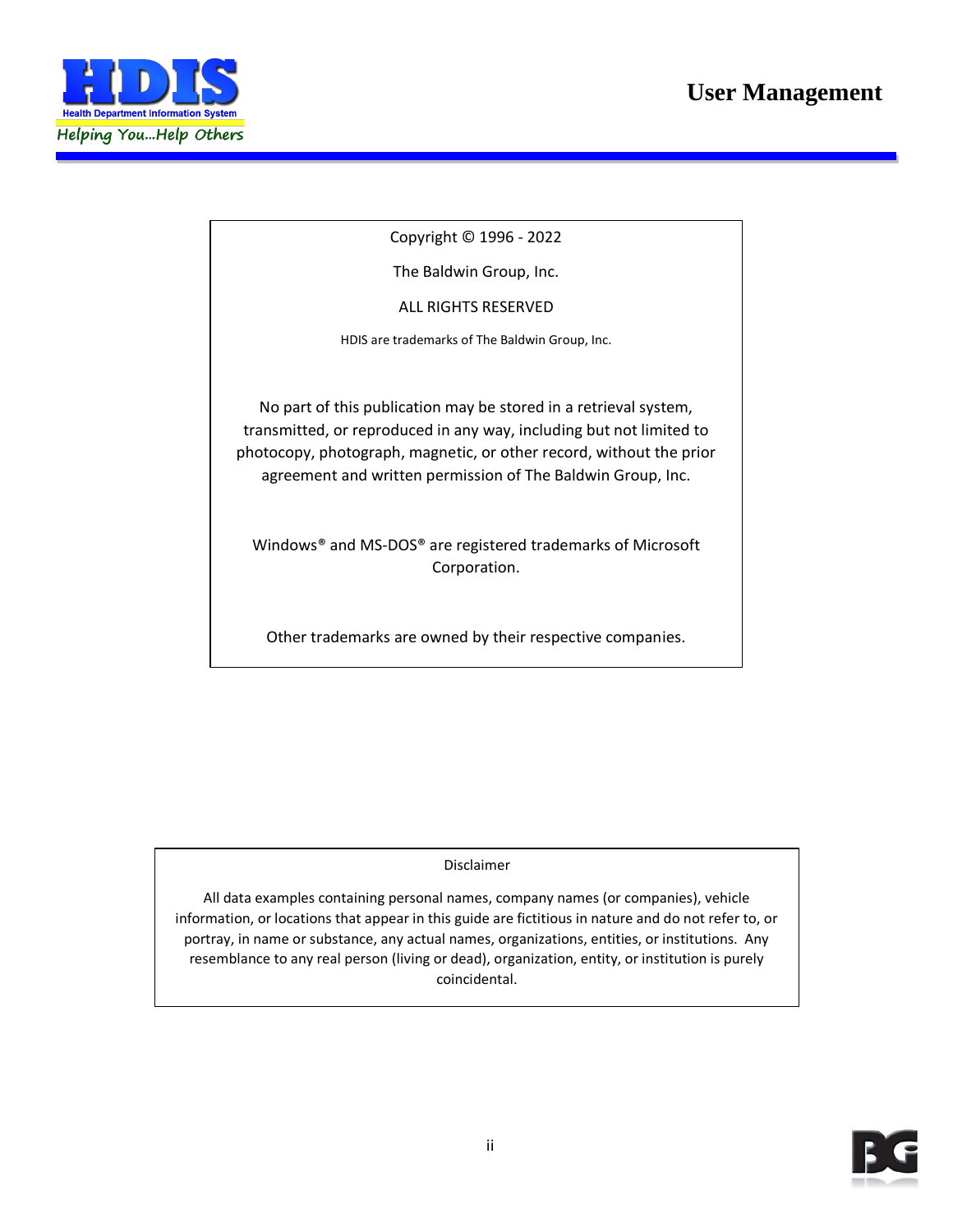

## **Contents**

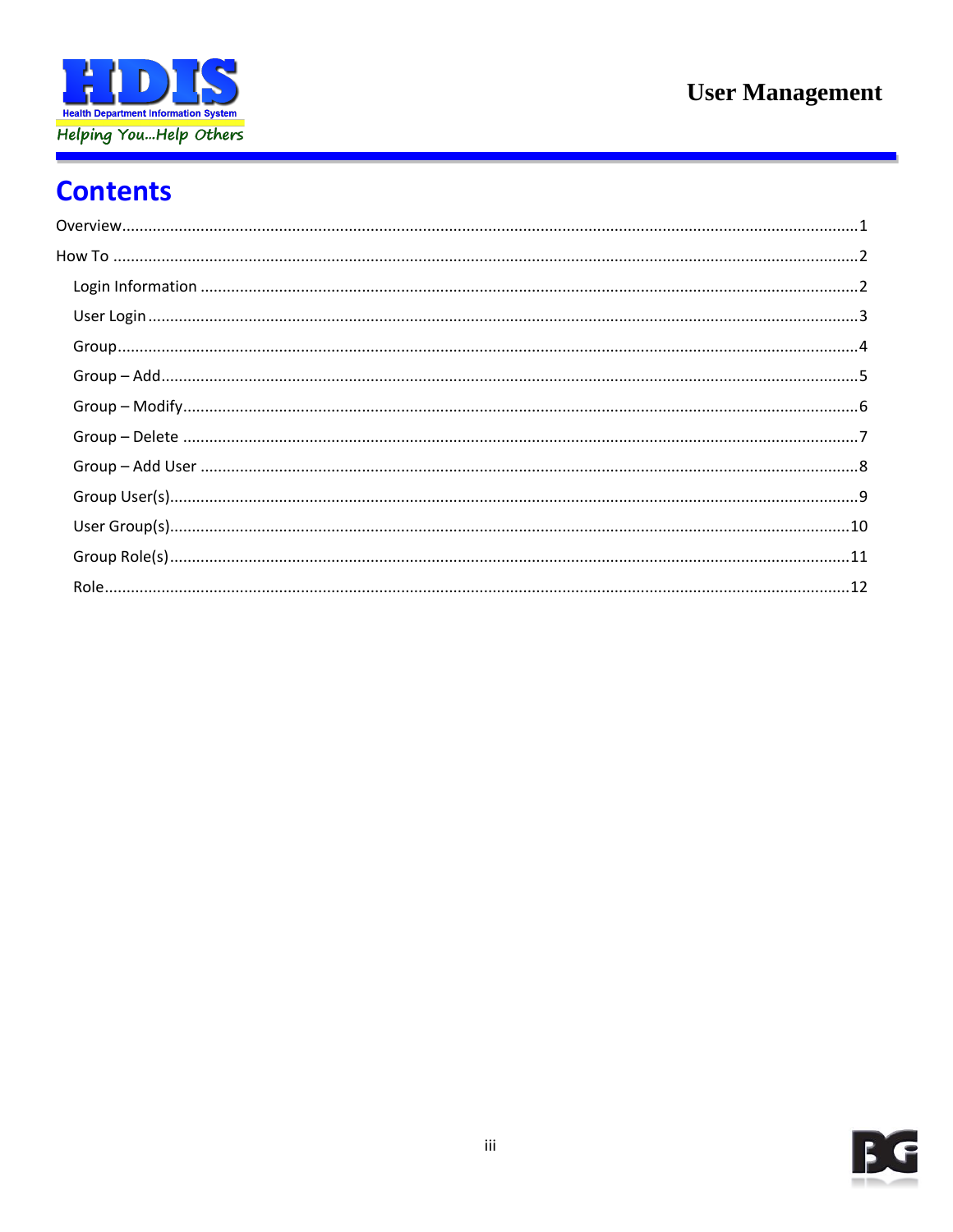

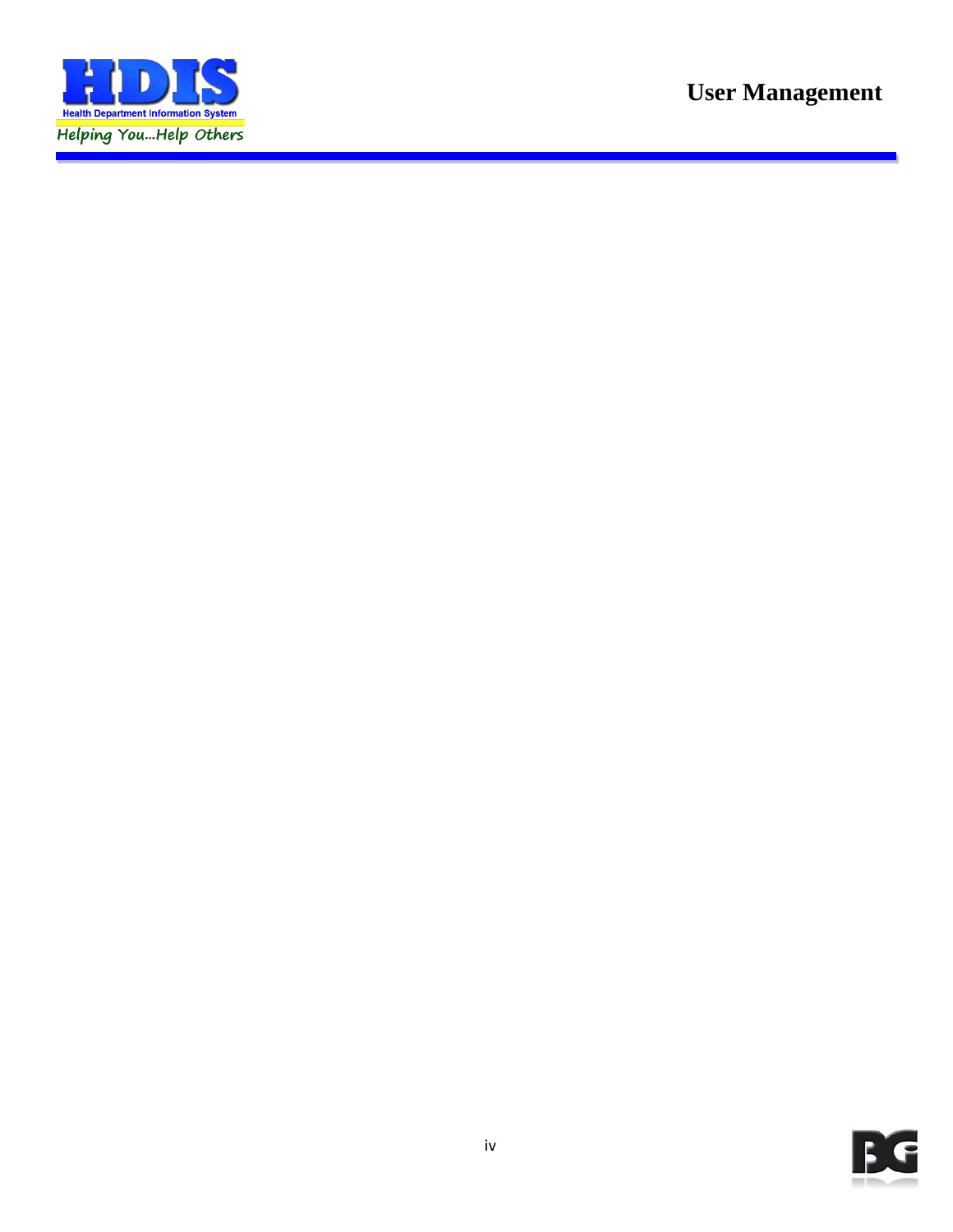

# <span id="page-4-0"></span>**Overview**

#### **User Management**

| <b>DE</b> User Management |        |                         |                         |                                    |                |                                     |           |              |                |                       |                                                        |          |                     | □                          | $\times$      |
|---------------------------|--------|-------------------------|-------------------------|------------------------------------|----------------|-------------------------------------|-----------|--------------|----------------|-----------------------|--------------------------------------------------------|----------|---------------------|----------------------------|---------------|
|                           | Group: |                         |                         |                                    |                |                                     |           |              | User Login:    |                       |                                                        |          |                     | <b>Refresh List</b>        |               |
| Add                       |        |                         | assocgroupID            | name                               | assocgroupGUID | ۸                                   |           |              | assocgraphID   | assocgraphGUID        |                                                        | ID       | name                |                            | $\mathbf{k}$  |
|                           |        | $\Box$ 1                |                         | Inspector                          |                | 5b11a0e3-2503-11eb-b866-4cd98f7t    |           | $\Box$ 41    |                |                       | 309f00dd-2431-11eb-b866-4cd98f7b81a2                   | 1        | <b>SUPERVISOR</b>   |                            | SL            |
| Modify                    |        | $\Box$                  | $\overline{2}$          | Clerk                              |                | 55947f2b-250b-11eb-b866-4cd98f7b    |           |              | $\Box$ 42      |                       | 30f465cf-2431-11eb-b866-4cd98f7b81a2                   | <b>2</b> |                     | <b>TEST EMPLOYEE</b>       | te            |
| Delete                    | ь      | $\overline{\mathbf{z}}$ | l 6                     | Cadet                              |                | 95c53d20-25c0-11eb-b866-4cd98f7t    |           |              | $\Box$ 80      |                       | 0af3ed08-244d-11eb-b866-4cd98f7b81a2 3                 |          |                     | <b>AUTUMN LEAVES</b>       | al            |
|                           |        | $\Box$ 7                |                         | Tester                             |                | 07be939a-25c2-11eb-b866-4cd98f7t    |           |              | $\Box$ 82      |                       | a13f5029-2452-11eb-b866-4cd98f7b81a2 4                 |          |                     | <b>HUNTER MORRISON Ihr</b> |               |
| Add User to<br>Group      |        | $\Box$                  | $\overline{\mathbf{8}}$ | Senior Lieutenant                  |                | e68060a0-25f0-11eb-b866-4cd98f7b    |           |              | $\Box$ 83      |                       | 7244adc2-25f7-11eb-b866-4cd98f7b81a2 5                 |          |                     | <b>FROSTY SNOWMAN</b>      | fs            |
|                           |        | $\Box$                  | 11                      | <b>First Officer</b>               |                | 7551acab-25fa-11eb-b866-4cd98f7b    |           | $\mathsf{L}$ | 84             |                       | d59bd869-28db-11eb-a85b-4cd98f7b81a2 6                 |          | <b>ANDOLF GRAY</b>  |                            | aç            |
|                           |        | $\Box$ 14               |                         | <b>Yellow Minions</b>              |                | f12f3599-29b3-11eb-a85b-4cd98f7b8 V |           | $\Box$ 85    |                |                       | 681fad4e-29b4-11eb-a85b-4cd98f7b81a2 7                 |          | <b>BILL BUCKEYE</b> |                            | bł v          |
|                           | $\leq$ |                         |                         |                                    |                | $\rightarrow$                       | ∢         |              |                |                       |                                                        |          |                     |                            | $\rightarrow$ |
|                           |        |                         | Group User(s):<br>Cadet |                                    |                |                                     |           |              | User Group(s): |                       |                                                        |          |                     |                            |               |
| Show Group                |        | ID                      | name                    | login                              |                |                                     |           |              | assocgroupID   | name                  |                                                        |          |                     |                            |               |
| User(s)                   | ь      |                         | <b>SUPERVISOR</b>       | supervisor                         |                |                                     |           |              |                | Inspector             |                                                        |          |                     |                            |               |
| <b>Show User</b>          |        | 4                       |                         | <b>HUNTER MORRISON   hmorrison</b> |                |                                     |           | 8            |                | Senior Lieutenant     |                                                        |          |                     |                            |               |
| Group(s)                  |        | 7                       | <b>BILL BUCKEYE</b>     | bbuckeve                           |                |                                     |           | 14           |                | <b>Yellow Minions</b> |                                                        |          |                     |                            |               |
| Remove<br>User from       |        |                         |                         |                                    |                |                                     |           |              |                |                       |                                                        |          |                     |                            |               |
| Group                     |        |                         |                         |                                    |                |                                     |           |              |                |                       |                                                        |          |                     |                            |               |
|                           |        |                         |                         |                                    |                |                                     |           |              |                |                       |                                                        |          |                     |                            |               |
|                           |        |                         | Group Role(s):<br>Cadet |                                    |                |                                     | Role:     |              |                |                       |                                                        |          |                     |                            |               |
| <b>Show Group</b>         |        |                         | assocroleID             | name                               | Application    | FunctionalGroup                     |           |              | assocroleID    | assocroleGUID         |                                                        | name     |                     | $\triangle$ Application    | Fu            |
| Role(s)                   | ы      | $\blacksquare$          |                         | Associations Admin   HDIS          |                | EnvironmentalHealth                 |           | $\Box$ 8     |                |                       | 914ffab1-2e8b-11eb-a85b-4cd98f7b81a2                   | Admin    |                     | <b>HDIS</b>                | En            |
| Add Role to               |        |                         |                         |                                    |                |                                     | ь         | $\Box$ 9     |                |                       | 94738286-3665-11eb-9b2d-4cd98f7b81a2 AssociationsAdmin |          |                     | <b>HDIS</b>                | En            |
| Group                     |        |                         |                         |                                    |                |                                     |           | $\Box$ 10    |                |                       | bd130be0-3665-11eb-9b2d-4cd98f7b81a2 AssociationsUser  |          |                     | <b>HDIS</b>                | En            |
| Remove                    |        |                         |                         |                                    |                |                                     |           | $\Box$ 7     |                |                       | b1d9d40c-2e76-11eb-a85b-4cd98f7b81a2 User              |          |                     | <b>HDIS</b>                | En            |
| Role from<br>Group        |        |                         |                         |                                    |                |                                     |           |              |                |                       |                                                        |          |                     |                            |               |
|                           |        |                         |                         |                                    |                |                                     |           |              |                |                       |                                                        |          |                     |                            |               |
|                           |        |                         |                         |                                    |                |                                     |           |              |                |                       |                                                        |          |                     |                            |               |
|                           | $\,<$  |                         |                         |                                    |                | $\mathcal{P}$                       | $\,$ $\,$ |              |                |                       |                                                        |          |                     |                            | $\,$          |
|                           |        |                         |                         |                                    |                |                                     |           |              |                |                       |                                                        |          |                     |                            |               |

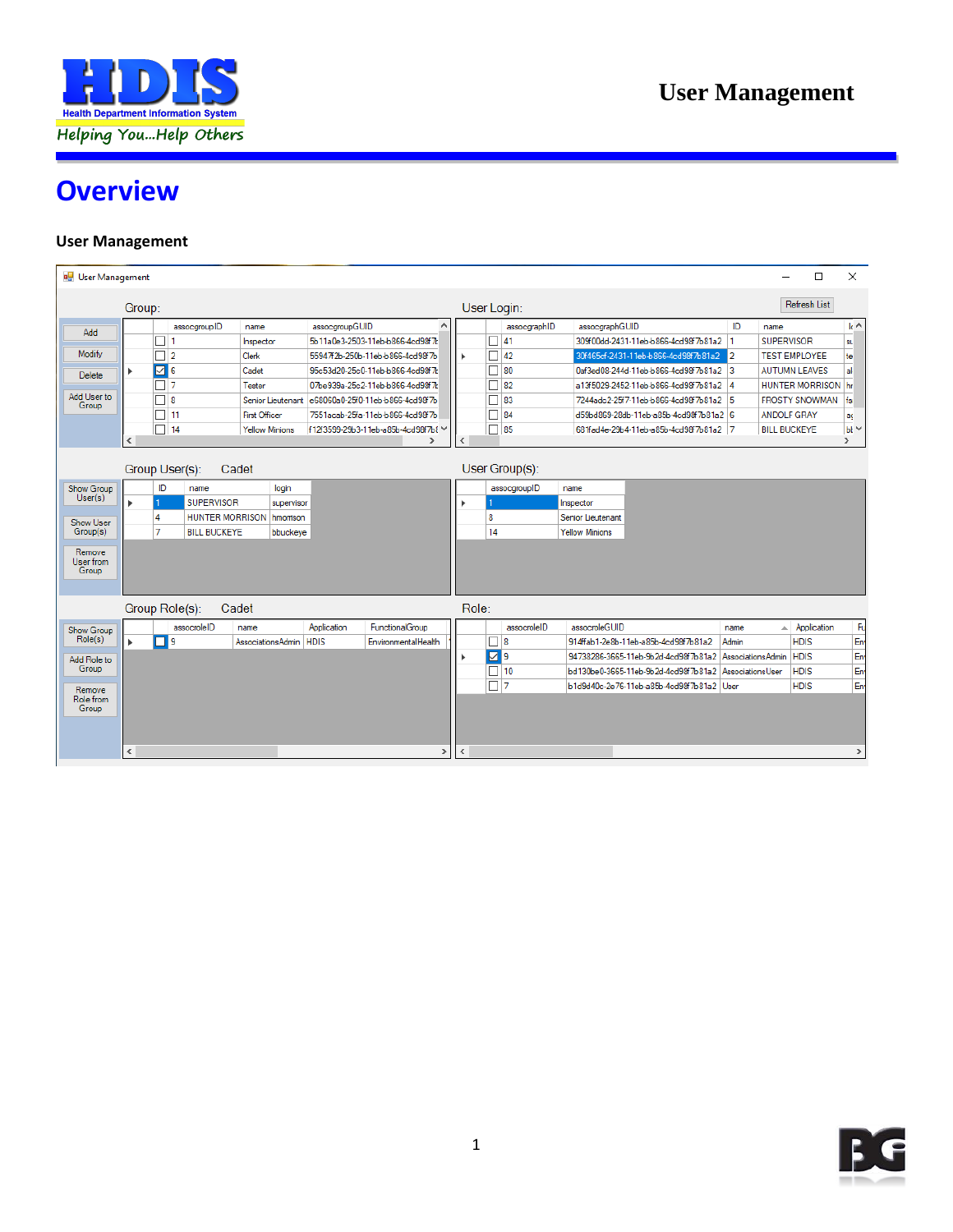

# <span id="page-5-0"></span>**How To**

### <span id="page-5-1"></span>**Login Information**

| <b>D</b> User Management |                          |                                       |                                  |                                     |               |                          |                               |                |                                                        |       |                     | □                            | $\times$      |
|--------------------------|--------------------------|---------------------------------------|----------------------------------|-------------------------------------|---------------|--------------------------|-------------------------------|----------------|--------------------------------------------------------|-------|---------------------|------------------------------|---------------|
|                          | Group:                   |                                       |                                  |                                     |               | User Login:              |                               |                |                                                        |       |                     | Refresh List                 |               |
| Add                      |                          | assocgroupID                          | name                             | assocgroupGUID                      | $\wedge$      |                          |                               | assocgraphID   | assocgraphGUID                                         | ID    | name                |                              | $k \wedge$    |
|                          |                          | $\Box$ 1                              | Inspector                        | 5b11a0e3-2503-11eb-b866-4cd98f7t    |               |                          | $\Box$ 41                     |                | 309f00dd-2431-11eb-b866-4cd98f7b81a2                   | 1     | <b>SUPERVISOR</b>   |                              | <b>SL</b>     |
| Modify                   |                          | $\Box$ 2                              | Clerk                            | 55947f2b-250b-11eb-b866-4cd98f7b    |               |                          | □                             | 42             | 30f465cf-2431-11eb-b866-4cd98f7b81a2                   | 12    |                     | <b>TEST EMPLOYEE</b>         | te            |
| Delete                   |                          | $\boxed{2}$ 6                         | Cadet                            | 95c53d20-25c0-11eb-b866-4cd98f7t    |               |                          | П                             | 80             | 0af3ed08-244d-11eb-b866-4cd98f7b81a2 3                 |       |                     | <b>AUTUMN LEAVES</b>         | al            |
|                          |                          | П<br>7                                | Tester                           | 07be939a-25c2-11eb-b866-4cd98f7t    |               |                          | П                             | 82             | a13f5029-2452-11eb-b866-4cd98f7b81a2 4                 |       |                     | <b>HUNTER MORRISON</b>       | hr            |
| Add User to<br>Group     |                          | Е<br>8                                | Senior Lieutenant                | e68060a0-25f0-11eb-b866-4cd98f7b    |               |                          |                               | 83             | 7244adc2-25f7-11eb-b866-4cd98f7b81a2 5                 |       |                     | <b>FROSTY SNOWMAN</b>        | fs            |
|                          |                          | П<br>11                               | <b>First Officer</b>             | 7551acab-25fa-11eb-b866-4cd98f7b    |               |                          | П                             | 84             | d59bd869-28db-11eb-a85b-4cd98f7b81a2 6                 |       | <b>ANDOLF GRAY</b>  |                              | aç            |
|                          |                          | $\Box$ 14                             | <b>Yellow Minions</b>            | f12f3599-29b3-11eb-a85b-4cd98f7b8 V |               |                          | $\Box$ 85                     |                | 681fad4e-29b4-11eb-a85b-4cd98f7b81a2 7                 |       | <b>BILL BUCKEYE</b> |                              | bł v          |
|                          | $\hat{~}$                |                                       |                                  |                                     | $\rightarrow$ | $\overline{\phantom{a}}$ |                               |                |                                                        |       |                     |                              | $\rightarrow$ |
|                          |                          | Group User(s):                        | Cadet                            |                                     |               |                          |                               | User Group(s): |                                                        |       |                     |                              |               |
| <b>Show Group</b>        |                          | ID<br>name                            | login                            |                                     |               |                          |                               | assocgroupID   | name                                                   |       |                     |                              |               |
| User(s)                  |                          | <b>SUPERVISOR</b>                     | supervisor                       |                                     |               |                          |                               |                | Inspector                                              |       |                     |                              |               |
| <b>Show User</b>         |                          | 4                                     | <b>HUNTER MORRISON hmorrison</b> |                                     |               |                          | 8                             |                | Senior Lieutenant                                      |       |                     |                              |               |
| Group(s)                 |                          | $\overline{7}$<br><b>BILL BUCKEYE</b> | bbuckeve                         |                                     |               |                          | 14                            |                | <b>Yellow Minions</b>                                  |       |                     |                              |               |
| Remove                   |                          |                                       |                                  |                                     |               |                          |                               |                |                                                        |       |                     |                              |               |
| User from                |                          |                                       |                                  |                                     |               |                          |                               |                |                                                        |       |                     |                              |               |
| Group                    |                          |                                       |                                  |                                     |               |                          |                               |                |                                                        |       |                     |                              |               |
|                          |                          |                                       |                                  |                                     |               |                          |                               |                |                                                        |       |                     |                              |               |
|                          |                          | Group Role(s):                        | Cadet                            |                                     |               | Role:                    |                               |                |                                                        |       |                     |                              |               |
| <b>Show Group</b>        |                          | assocroleID                           | name                             | FunctionalGroup<br>Application      |               |                          |                               | assocroleID    | assocroleGUID                                          | name  |                     | $\blacktriangle$ Application | Fu            |
| Role(s)                  | ь                        | $\Box$ 9                              | Associations Admin   HDIS        | EnvironmentalHealth                 |               |                          | $\Box$ 8                      |                | 914ffab1-2e8b-11eb-a85b-4cd98f7b81a2                   | Admin |                     | <b>HDIS</b>                  | En            |
| Add Role to              |                          |                                       |                                  |                                     |               | ۱                        | $\overline{\triangleright}$ 9 |                | 94738286-3665-11eb-9b2d-4cd98f7b81a2 AssociationsAdmin |       |                     | <b>HDIS</b>                  | En            |
| Group                    |                          |                                       |                                  |                                     |               |                          | □                             | 10             | bd130be0-3665-11eb-9b2d-4cd98f7b81a2 AssociationsUser  |       |                     | <b>HDIS</b>                  | En            |
| Remove                   |                          |                                       |                                  |                                     |               |                          | $\Box$ 7                      |                | b1d9d40c-2e76-11eb-a85b-4cd98f7b81a2 User              |       |                     | <b>HDIS</b>                  | Em            |
| Role from<br>Group       |                          |                                       |                                  |                                     |               |                          |                               |                |                                                        |       |                     |                              |               |
|                          |                          |                                       |                                  |                                     |               |                          |                               |                |                                                        |       |                     |                              |               |
|                          |                          |                                       |                                  |                                     |               |                          |                               |                |                                                        |       |                     |                              |               |
|                          | $\overline{\phantom{a}}$ |                                       |                                  |                                     | $\rightarrow$ | $\,<\,$                  |                               |                |                                                        |       |                     |                              | $\rightarrow$ |
|                          |                          |                                       |                                  |                                     |               |                          |                               |                |                                                        |       |                     |                              |               |

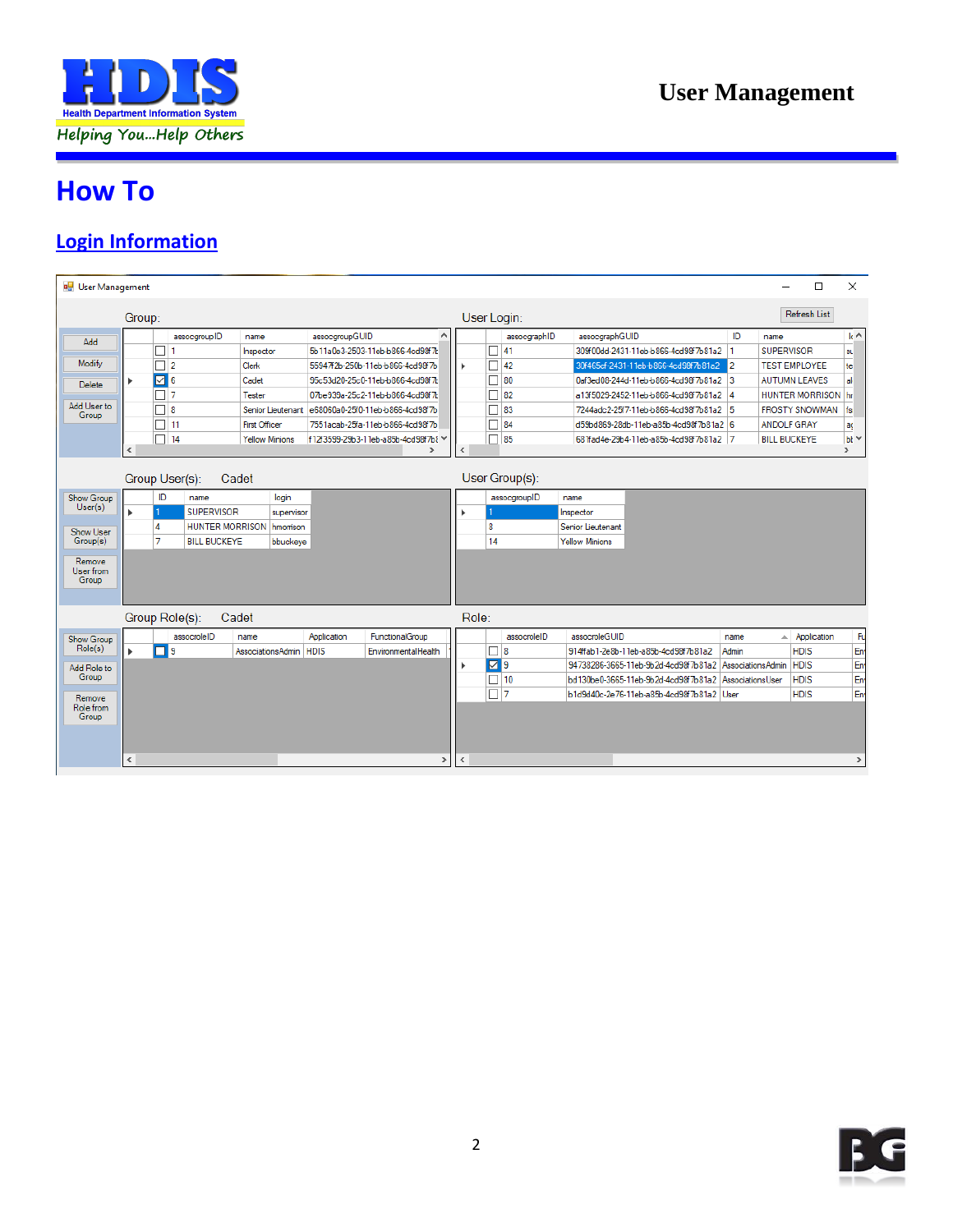

#### <span id="page-6-0"></span>**User Login**

This section displays all login data that is currently in HDIS or graph.dbf, by making a copy of the data set and storing it into a table found in mariadb.

Upon navigating to the Password/Logins section of HDIS and adding or modifying users, subsequently the "User Login" section will be updated to reflect current state.

|  | assocgraphID | assocgraphGUID                           | ID | name                   | ∧ |
|--|--------------|------------------------------------------|----|------------------------|---|
|  | 41           | 309f00dd-2431-11eb-b866-4cd98f7b81a2     |    | <b>SUPERVISOR</b>      |   |
|  | 42           | 30f465cf-2431-11eb-b866-4cd98f7b81a2     | 2  | <b>TEST EMPLOYEE</b>   |   |
|  | 80           | 0af3ed08-244d-11eb-b866-4cd98f7b81a2     | 13 | <b>AUTUMN LEAVES</b>   |   |
|  | 82           | a13f5029-2452-11eb-b866-4cd98f7b81a2     | 4  | <b>HUNTER MORRISON</b> |   |
|  | 83           | 7244adc2-25f7-11eb-b866-4cd98f7b81a2     | 5  | <b>FROSTY SNOWMAN</b>  |   |
|  | 84           | d59bd869-28db-11eb-a85b-4cd98f7b81a2   6 |    | <b>ANDOLF GRAY</b>     |   |
|  | 0F           | 681fadde.29bd.11ab.a85b.dod9867b81a2   7 |    | <b>RILL BLICKEYE</b>   | v |

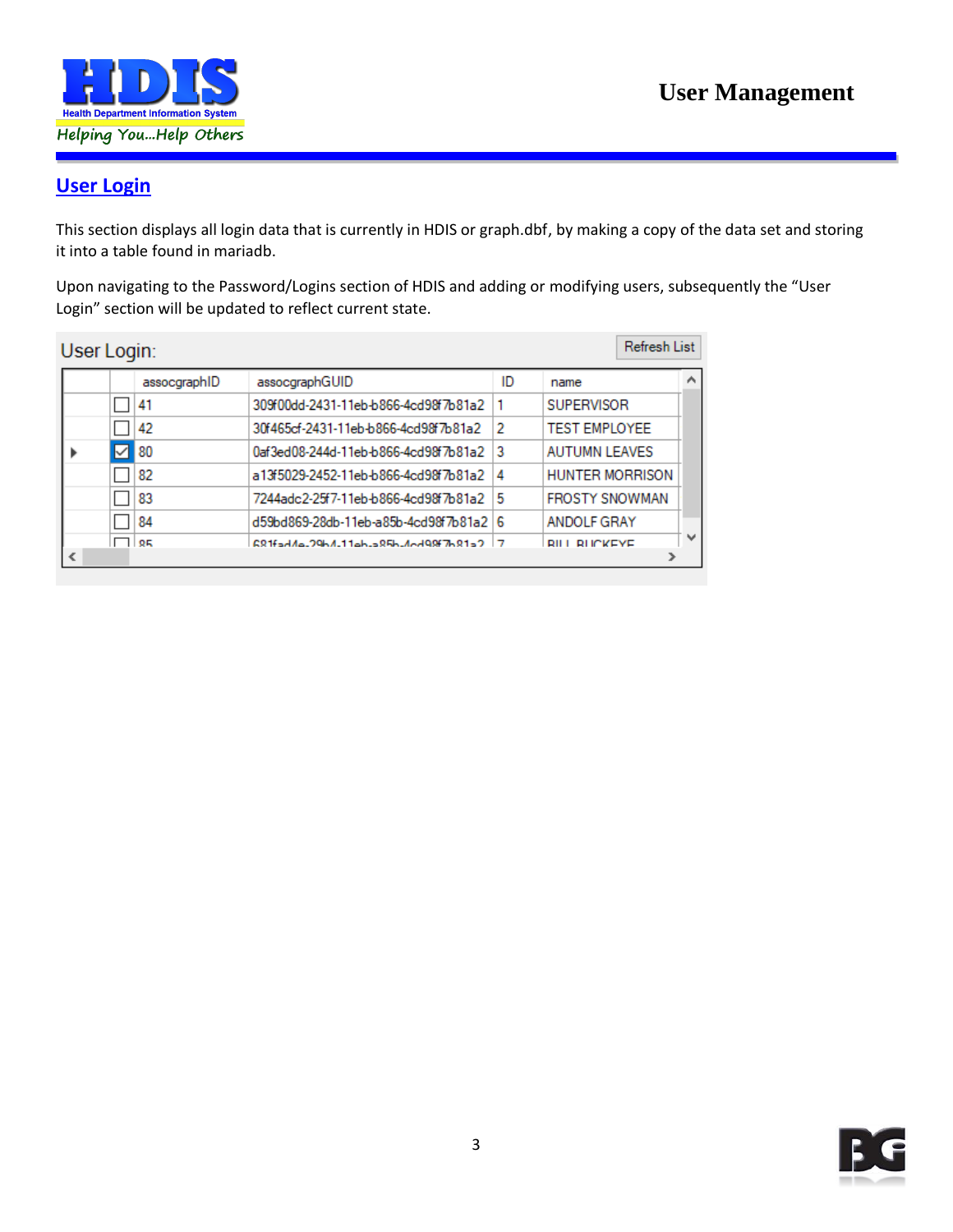

#### <span id="page-7-0"></span>**Group**

This section displays the groups that have been created for users. Groups can be added, modified, deleted, or users can be added to the groups. The purpose of adding users to groups is to have the capability to assign various roles to users that is organized by grouping.

When needing to change a group, this does not

| ■ User Management |  |  |  |  |  |  |  |
|-------------------|--|--|--|--|--|--|--|

**Health Department Information System** Helping You...Help Others

<span id="page-7-1"></span>

|                      | Group: |                |                       |                                                      |  |
|----------------------|--------|----------------|-----------------------|------------------------------------------------------|--|
| Add                  |        | assocgroupID   | name                  | assocgroupGUID                                       |  |
|                      |        |                | Inspector             | 5b11a0e3-2503-11eb-b866-4cd98f7t                     |  |
| Modify               |        | 2              | Clerk                 | 5594772b-250b-11eb-b866-4cd98f7b                     |  |
| Delete               |        | 6              | Cadet                 | 95c53d20-25c0-11eb-b866-4cd98f7t                     |  |
|                      |        |                | Tester                | 07be939a-25c2-11eb-b866-4cd98f7t                     |  |
| Add User to<br>Group |        | 8              |                       | Senior Lieutenant   e68060a0-25f0-11eb-b866-4cd98f7b |  |
|                      |        | 11             | <b>First Officer</b>  | 7551acab-25fa-11eb-b866-4cd98f7b                     |  |
|                      |        | 1 <sub>A</sub> | <b>Yallow Minione</b> | £1022599.0963.11ab.a856.4cd98765                     |  |
|                      |        |                |                       |                                                      |  |

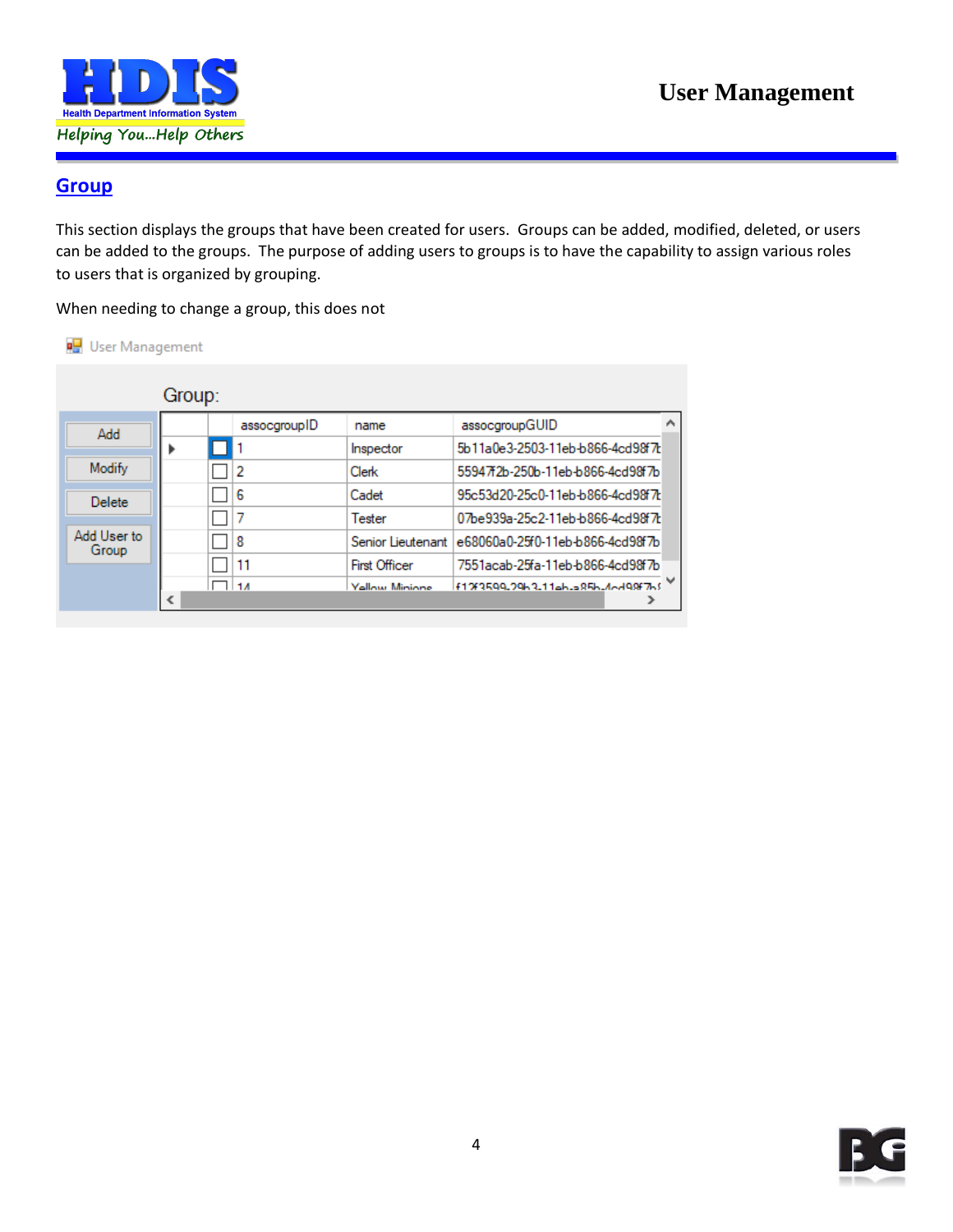

### **Group – Add**

Clicking the Add button, a pop-up should appear.

Type the name of the Group and click Ok. Group section should refresh and display the newly added group.

| <b>PopupForm</b>            |        | H | × |
|-----------------------------|--------|---|---|
| Type the name of the Group: |        |   |   |
| Ok                          | Cancel |   |   |

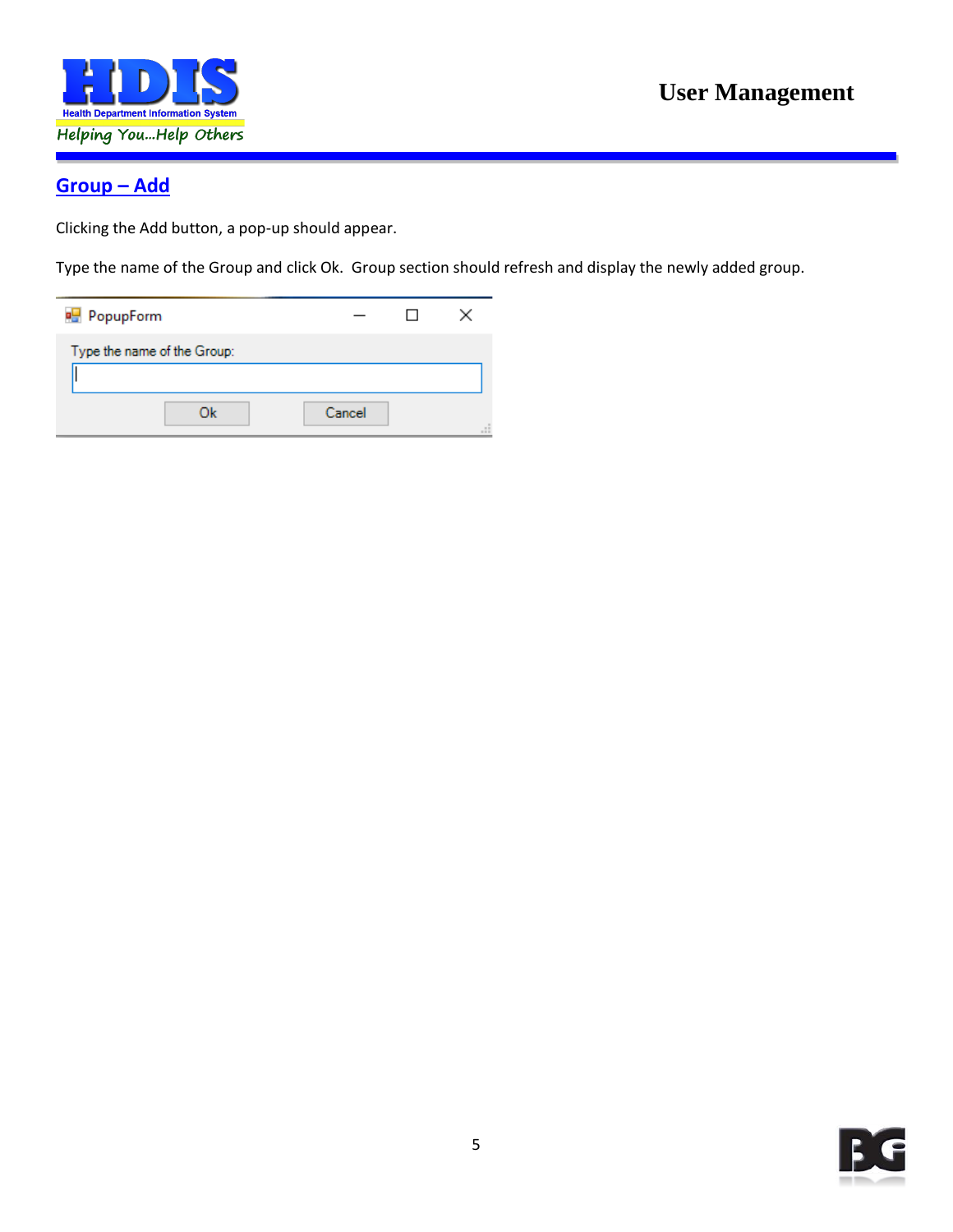

#### <span id="page-9-0"></span>**Group – Modify**

Type the modifications directly into the row that needs to be modified.

Make sure the row is check-marked, then click the Modify button to add the changes.

A pop-up window will appear to confirm the modificaitons.

|                      | Group:        |              |                       |                                    |  |
|----------------------|---------------|--------------|-----------------------|------------------------------------|--|
| Add                  |               | assocgroupID | name                  | assocgroupGUID                     |  |
|                      |               |              | Inspector             | 5b11a0e3-2503-11eb-b866-4cd98f7t   |  |
| Modify               |               | 2            | Clerk                 | 5594772b-250b-11eb-b866-4cd98f7b   |  |
| Delete               | $\mathscr{M}$ | 6            | Cadet Modify          | 95c53d20-25c0-11eb-b866-4cd98f7t   |  |
|                      |               |              | Tester                | 07be939a-25c2-11eb-b866-4cd98f7t   |  |
| Add User to<br>Group |               | 8            | Senior Lieutenant     | e68060a0-25f0-11eb-b866-4cd98f7b   |  |
|                      |               | 11           | <b>First Officer</b>  | 7551acab-25fa-11eb-b866-4cd98f7b   |  |
|                      |               | 14           | <b>Yellow Minions</b> | f12f3599-29b3-11eb-a85b-4cd98f7bl∨ |  |
|                      |               |              |                       |                                    |  |

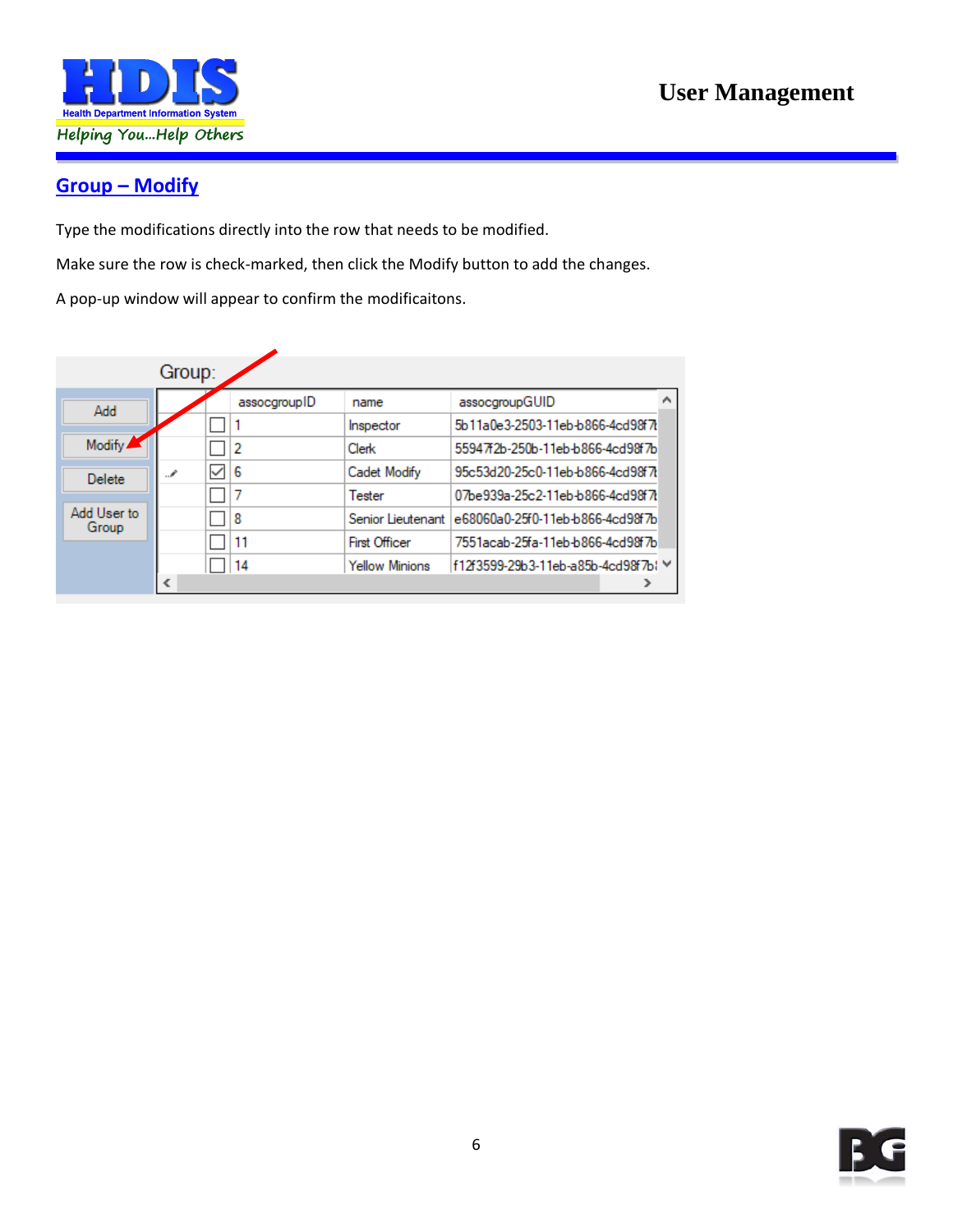

### <span id="page-10-0"></span>**Group – Delete**

| <b>D</b> User Management |               |              |                       |                                   |   |
|--------------------------|---------------|--------------|-----------------------|-----------------------------------|---|
|                          | Group:        |              |                       |                                   |   |
| Add                      |               | assocgroupID | name                  | assocgroupGUID                    | ∧ |
|                          |               |              | Clerk                 | 5594772b-250b-11eb-b866-4cd98f7b  |   |
| Modify                   |               | 6            | Cadet Modify          | 95c53d20-25c0-11eb-b866-4cd98f7t  |   |
| Delete                   |               |              | Tester                | 07be939a-25c2-11eb-b866-4cd98f7t  |   |
|                          | $\mathscr{M}$ | 8            | Senior Lieutenant     | e68060a0-25f0-11eb-b866-4cd98f7b  |   |
| Add User to<br>Group     |               | 11           | <b>First Officer</b>  | 7551acab-25fa-11eb-b866-4cd98f7b  |   |
|                          |               | 14           | <b>Yellow Minions</b> | f12f3599-29b3-11eb-a85b-4cd98f7b8 |   |
|                          |               |              |                       |                                   | v |
|                          |               |              |                       |                                   |   |

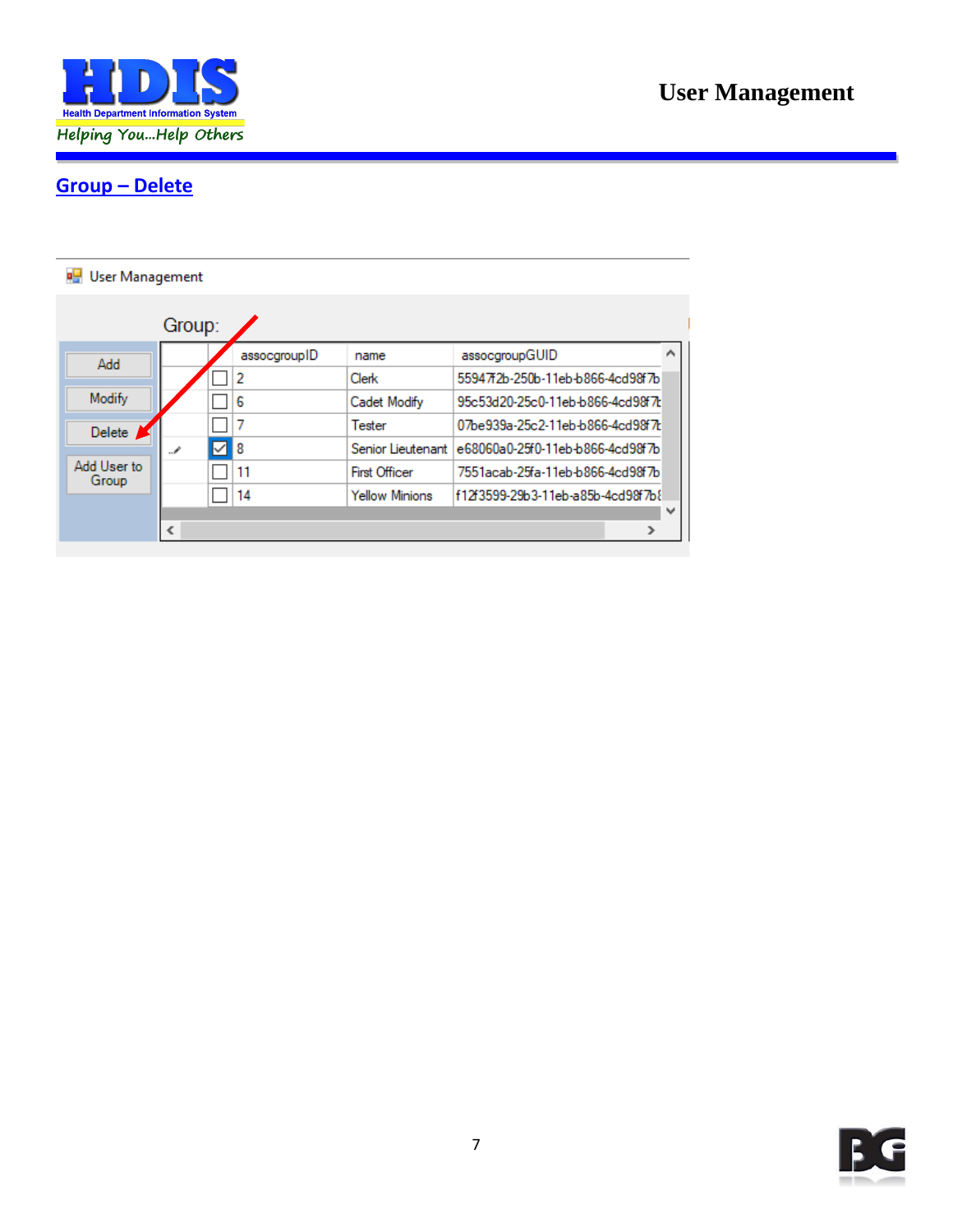$\Box$ 

 $\times$ 



### <span id="page-11-0"></span>**Group – Add User**

Check mark the user and check mark the group.

Click Add User to Group button to add the selected user to the selected group.

This functionality allows for multiple users and multiple groups to be selected at once.

**a** User Management

|                      | Group: |            |                         |                       |                                     |  |                | User Login:                 |                                        |    | Refresh List              |             |
|----------------------|--------|------------|-------------------------|-----------------------|-------------------------------------|--|----------------|-----------------------------|----------------------------------------|----|---------------------------|-------------|
| Add                  |        |            | assocgroupID            | name                  | assocgroupGUID                      |  |                | assocgraphID                | assocgraphGUID                         | ID | name                      | $k \wedge$  |
|                      |        | □          |                         | Inspector             | 5b11a0e3-2503-11eb-b866-4cd98f7t    |  | $\boxed{2}$ 41 |                             | 309f00dd-2431-11eb-b866-4cd98f7b81a2   |    | <b>SUPERVISOR</b>         | SL          |
| Modify               |        | $\Box$     |                         | <b>Clerk</b>          | 55947f2b-250b-11eb-b866-4cd98f7b    |  |                | 42                          | 30f465cf-2431-11eb-b866-4cd98f7b81a2   | 12 | <b>TEST EMPLOYEE</b>      | te          |
| Delete               |        | $\sqrt{6}$ |                         | Cadet                 | 95c53d20-25c0-11eb-b866-4cd98f7t    |  |                | $\Box$ 80                   | 0af3ed08-244d-11eb-b866-4cd98f7b81a2 3 |    | <b>AUTUMN LEAVES</b>      | al          |
|                      |        |            |                         | Tester                | 07be939a-25c2-11eb-b866-4cd98f7t    |  |                | 82                          | a13f5029-2452-11eb-b866-4cd98f7b81a2 4 |    | <b>HUNTER MORRISON In</b> |             |
| Add User to<br>Group |        | o          | 8                       | Senior Lieutenant     | e68060a0-25f0-11eb-b866-4cd98f7b    |  |                | $\overline{\phantom{0}}$ 83 | 7244adc2-25f7-11eb-b866-4cd98f7b81a2 5 |    | <b>FROSTY SNOWMAN</b>     | $f_{\rm S}$ |
|                      |        | ا ل        |                         | <b>First Officer</b>  | 7551acab-25fa-11eb-b866-4cd98f7b    |  |                | 84                          | d59bd869-28db-11eb-a85b-4cd98f7b81a2 6 |    | <b>ANDOLF GRAY</b>        | i ac        |
|                      |        | $\Box$ 14  |                         | <b>Yellow Minions</b> | 112f3599-29b3-11eb-a85b-4cd98f7b8 V |  |                | $\Box$ 85                   | 681fad4e-29b4-11eb-a85b-4cd98f7b81a2 7 |    | <b>BILL BUCKEYE</b>       | bł v        |
|                      |        |            |                         |                       |                                     |  |                |                             |                                        |    |                           |             |
|                      |        |            | Cadet<br>Group User(s): |                       |                                     |  |                | User Group(s):              | <b>SUPERVISOR</b>                      |    |                           |             |

|                       |    | ------                           |            |  | .            |                       |  |
|-----------------------|----|----------------------------------|------------|--|--------------|-----------------------|--|
| Show Group            | ID | name                             | login      |  | assocgroupID | name                  |  |
|                       |    | <b>SUPERVISOR</b>                | supervisor |  |              | Inspector             |  |
|                       |    | <b>HUNTER MORRISON Innomison</b> |            |  |              | <b>Clerk</b>          |  |
| Show User<br>Group(s) |    | <b>BILL BUCKEYE</b>              | bbuckeye   |  |              | Cadet                 |  |
| Remove                |    |                                  |            |  |              | Tester                |  |
| User from<br>Group    |    |                                  |            |  |              | Senior Lieutenant     |  |
|                       |    |                                  |            |  | 14           | <b>Yellow Minions</b> |  |
|                       |    |                                  |            |  |              |                       |  |

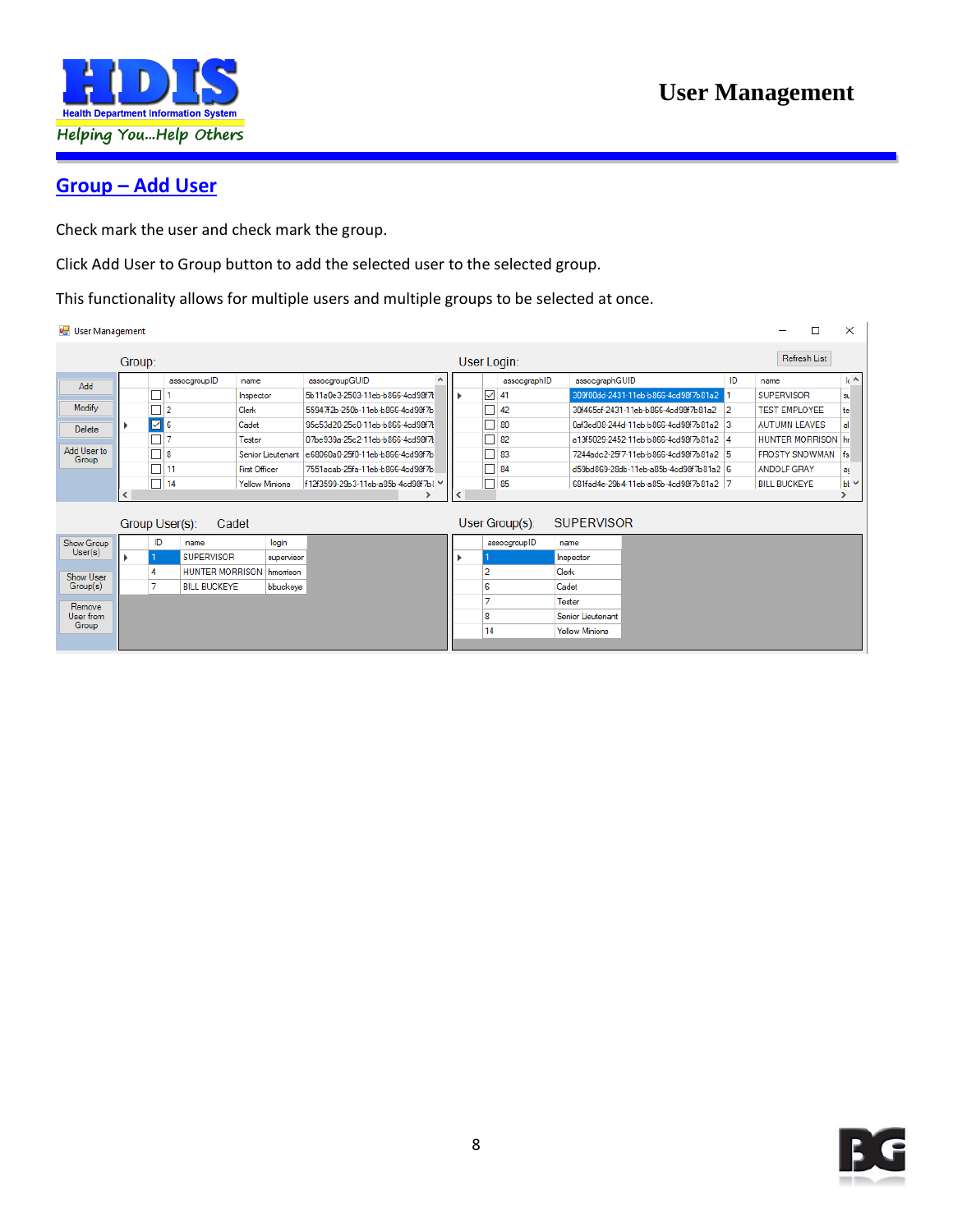

### <span id="page-12-0"></span>**Group User(s)**

Check mark a group from the Groups section and click Show Group User(s) button to see all the users in a selected group.

|                  |  | Group User(s): |                           | <b>Senior Lieutenant</b> |            |                               |  |   |
|------------------|--|----------------|---------------------------|--------------------------|------------|-------------------------------|--|---|
| Show Group       |  | ID             | name<br><b>SUPERVISOR</b> |                          | login      | assocUserGroupGUID            |  | ∧ |
| User(s)          |  |                |                           |                          | supervisor | b3766b03-2916-11eb-a85b-4cd   |  |   |
| <b>Show User</b> |  | 4              |                           | <b>HUNTER MORRISON</b>   | hmomson    | b3809765-2916-11eb-a85b-4cd   |  |   |
| Group(s)         |  | 6              |                           | <b>ANDOLF GRAY</b>       | agray      | bcb961d7-2916-11eb-a85b-4cd   |  |   |
| Remove           |  | 2              |                           | <b>TEST EMPLOYEE</b>     | test       | hf8c735f-29b3-11eb-a85b-4cd9  |  |   |
| User from        |  |                |                           | <b>BILL BUCKEYE</b>      | bbuckeye   | dffe745b-3a22-11eb-9b2d-4cdS  |  |   |
| Group            |  | 8              | 32TEST                    |                          | $32$ test  | e0053c82-3a22-11eb-9b2d-4cd v |  |   |
|                  |  |                |                           |                          |            |                               |  |   |

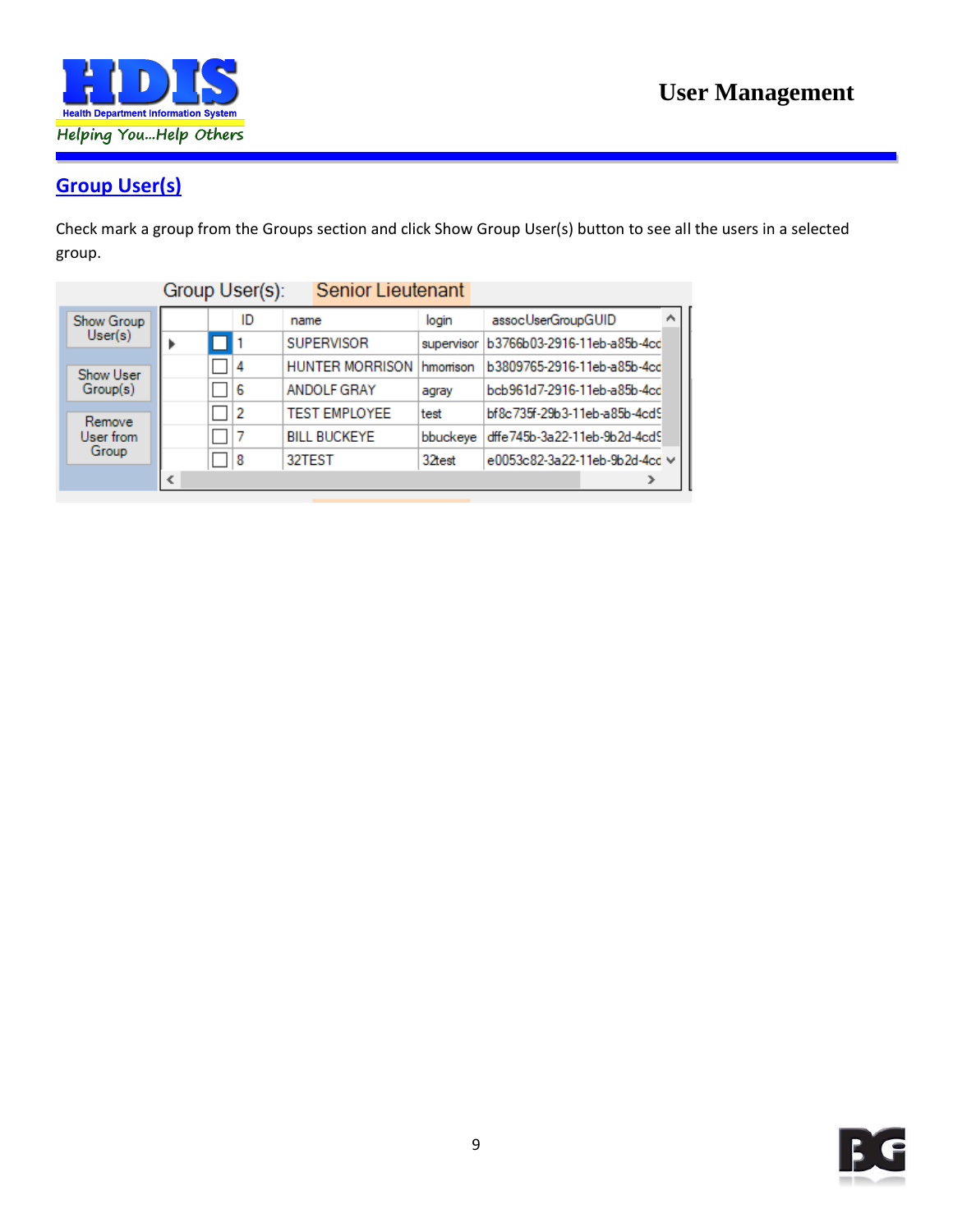

### <span id="page-13-0"></span>**User Group(s)**

Check mark a user from the User Login section and click the Show User Group(s) button.

This will display all the groups the user is in.

| User Login:  |              |                                            |    | Refresh List              |             |                     |
|--------------|--------------|--------------------------------------------|----|---------------------------|-------------|---------------------|
|              | assocgraphID | assocgraphGUID                             | ID | name                      |             | $\mathbf{k}$ $\sim$ |
|              | 41           | 309f00dd-2431-11eb-b866-4cd98f7b81a2       |    | <b>SUPERVISOR</b>         | Sl          |                     |
|              | 42           | 30f465cf-2431-11eb-b866-4cd98f7b81a2       | 2  | <b>TEST EMPLOYEE</b>      | te          |                     |
|              | 80           | 0af3ed08-244d-11eb-b866-4cd98f7b81a2       | 13 | <b>AUTUMN LEAVES</b>      | al          |                     |
| $\checkmark$ | 82           | a13f5029-2452-11eb-b866-4cd98f7b81a2       | 4  | <b>HUNTER MORRISON In</b> |             |                     |
|              | 83           | 7244adc2-25f7-11eb-b866-4cd98f7b81a2       | 5  | <b>FROSTY SNOWMAN</b>     | $f_{\rm S}$ |                     |
|              | 84           | d59bd869-28db-11eb-a85b-4cd98f7b81a2   6   |    | <b>ANDOLF GRAY</b>        | aç          |                     |
|              | <b>QF</b>    | 681Fadde, 2964, 11ab.a856, 4cd98F7681a2 17 |    | <b>BILL BLICKEVE</b>      | ы           | v                   |

### User Group(s): HUNTER MORRISON

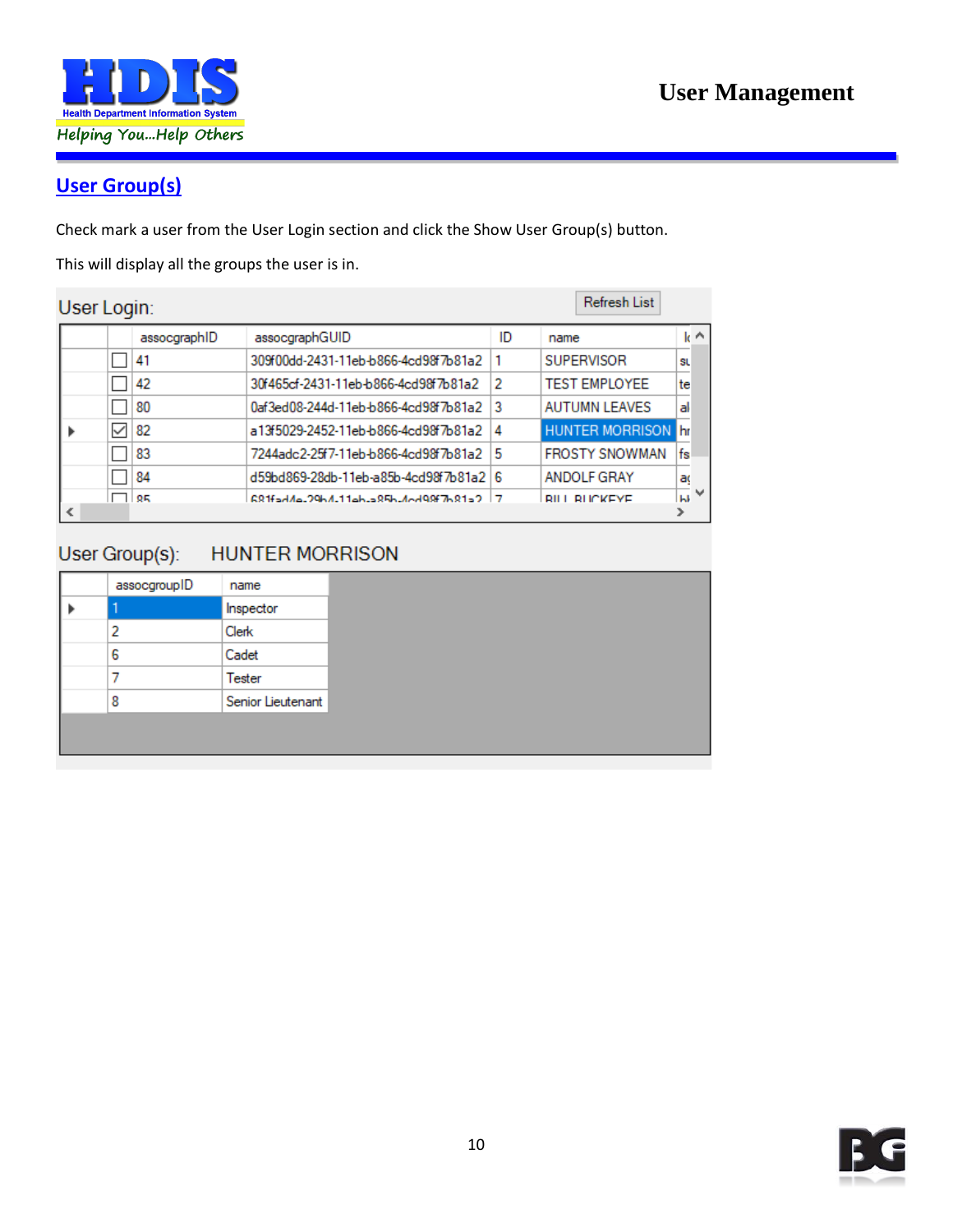

### <span id="page-14-0"></span>**Group Role(s)**

J.

Select a group from the Group(s) section and click Show Group Role(s) button.

The roles belonging from the select group should be displayed below.

|                              |   | Group Role(s): | Cadet                     |             |                     |
|------------------------------|---|----------------|---------------------------|-------------|---------------------|
| Show Group                   |   | assocroleID    | name                      | Application | FunctionalGroup     |
| Role(s)                      |   | 9              | Associations Admin   HDIS |             | EnvironmentalHealth |
| Add Role to<br>Group         |   |                |                           |             |                     |
| Remove<br>Role from<br>Group |   |                |                           |             |                     |
|                              | € |                |                           |             |                     |
|                              |   |                |                           |             |                     |

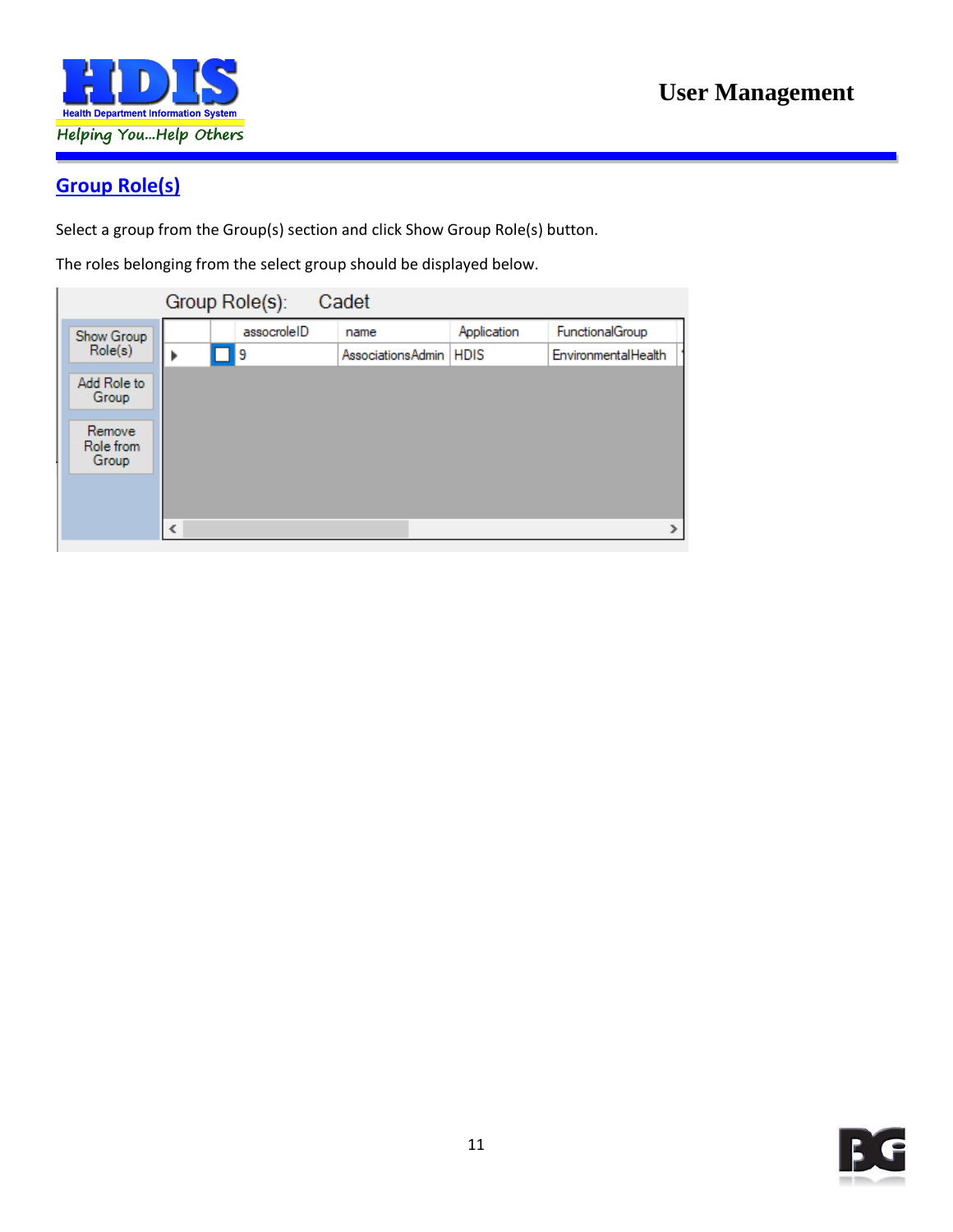

### <span id="page-15-0"></span>**Role**

This section shows all the available Roles for groups.

| Role: |             |                                                           |           |             |    |  |  |  |  |  |
|-------|-------------|-----------------------------------------------------------|-----------|-------------|----|--|--|--|--|--|
|       | assocroleID | assocroleGUID                                             | 盀<br>name | Application | Fu |  |  |  |  |  |
|       | 8           | 914ffab1-2e8b-11eb-a85b-4cd98f7b81a2                      | Admin     | <b>HDIS</b> | En |  |  |  |  |  |
| ✓     | 19          | 94738286-3665-11eb-9b2d-4cd98f7b81a2   Associations Admin |           | <b>HDIS</b> | En |  |  |  |  |  |
|       | 10          | bd130be0-3665-11eb-9b2d-4cd98f7b81a2   AssociationsUser   |           | <b>HDIS</b> | En |  |  |  |  |  |
|       |             | b1d9d40c-2e76-11eb-a85b-4cd98f7b81a2   User               |           | <b>HDIS</b> | Em |  |  |  |  |  |
|       |             |                                                           |           |             |    |  |  |  |  |  |
|       |             |                                                           |           |             |    |  |  |  |  |  |
|       |             |                                                           |           |             |    |  |  |  |  |  |
|       |             |                                                           |           |             |    |  |  |  |  |  |

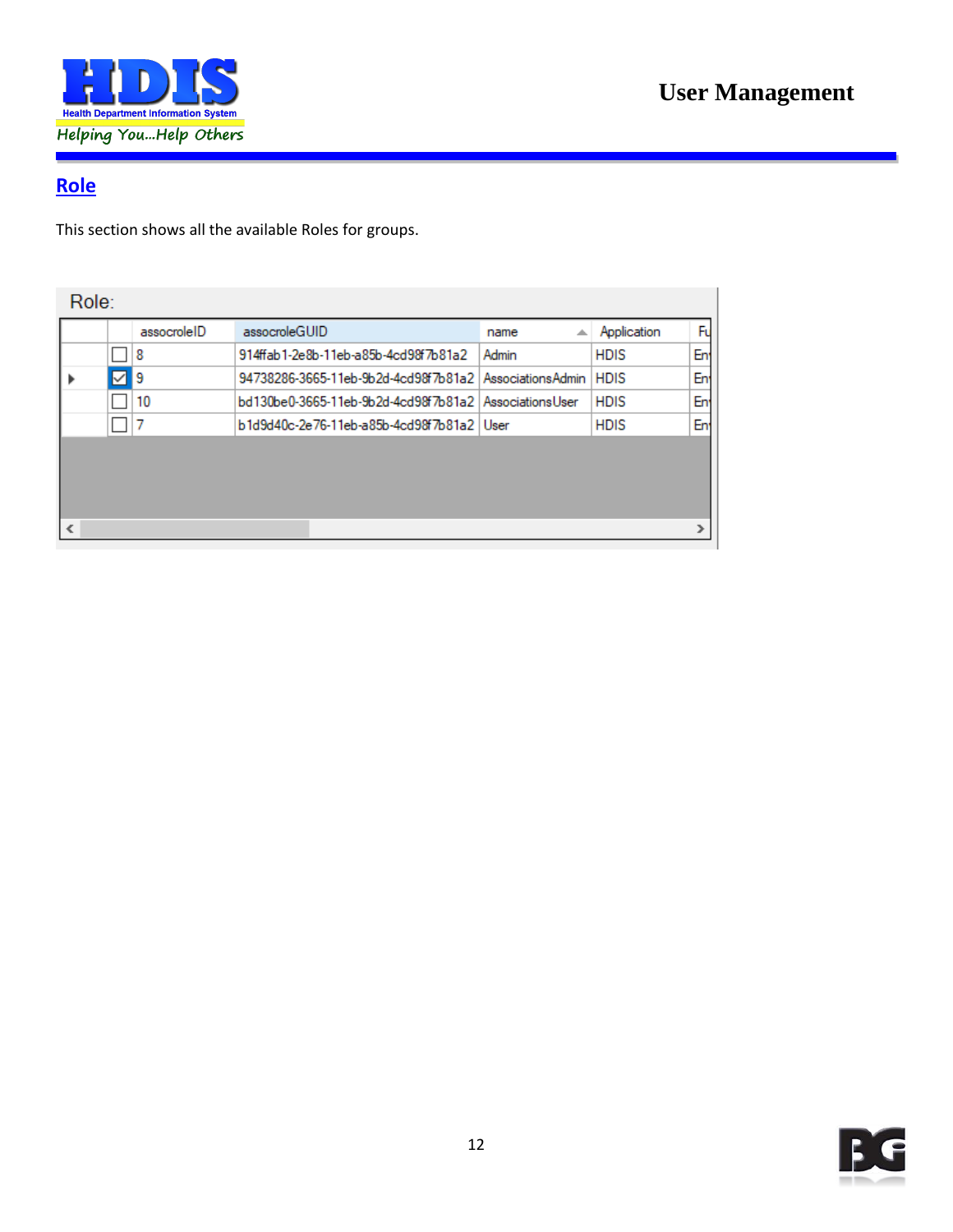

### **Add Role to Group**

Check-mark a Role and check-mark a group.

Click Add Role to Group button to add a Role to the selected group.

| Role: |   |             |                                                           |       |             |    |
|-------|---|-------------|-----------------------------------------------------------|-------|-------------|----|
|       |   | assocroleID | assocroleGUID                                             | name  | Application | F  |
|       | ✓ |             | b1d9d40c-2e76-11eb-a85b-4cd98f7b81a2 User                 |       | <b>HDIS</b> | En |
|       |   | 8           | 914ffab1-2e8b-11eb-a85b-4cd98f7b81a2                      | Admin | <b>HDIS</b> | En |
|       |   | 9           | 94738286-3665-11eb-9b2d-4cd98f7b81a2   Associations Admin |       | <b>HDIS</b> | En |
|       |   | 10          | bd130be0-3665-11eb-9b2d-4cd98f7b81a2   AssociationsUser   |       | <b>HDIS</b> | En |
|       |   |             |                                                           |       |             |    |
|       |   |             |                                                           |       |             |    |
|       |   |             |                                                           |       |             |    |
|       |   |             |                                                           |       |             | ⋗  |

|                      | Group: |     |                |                       |                                     |  |
|----------------------|--------|-----|----------------|-----------------------|-------------------------------------|--|
| Add                  |        |     | assocgroupID   | name                  | assocgroupGUID                      |  |
|                      |        |     |                | Inspector             | 5b11a0e3-2503-11eb-b866-4cd98f7t    |  |
| Modify               |        |     | $\overline{2}$ | Clerk                 | 5594772b-250b-11eb-b866-4cd98f7b    |  |
| <b>Delete</b>        |        | ⊡ ୋ |                | Cadet Modify          | 95c53d20-25c0-11eb-b866-4cd98f7t    |  |
|                      |        |     | 7              | Tester                | 07be939a-25c2-11eb-b866-4cd98f7t    |  |
| Add User to<br>Group |        |     | 8              | Senior Lieutenant     | e68060a0-25f0-11eb-b866-4cd98f7b    |  |
|                      |        |     | 11             | <b>First Officer</b>  | 7551acab-25fa-11eb-b866-4cd98f7b    |  |
|                      |        |     | 14             | <b>Yellow Minions</b> | f12f3599-29b3-11eb-a85b-4cd98f7bl → |  |
|                      |        |     |                |                       |                                     |  |

### Group Role(s):

| <b>Cadet Modify</b> |
|---------------------|
|---------------------|

| Show Group                   |  | assocroleID | name                      | Application | FunctionalGroup             |               |
|------------------------------|--|-------------|---------------------------|-------------|-----------------------------|---------------|
| Role(s)                      |  |             | User                      | <b>HDIS</b> | <b>Environmental Health</b> |               |
| Add Role to                  |  | 9           | Associations Admin   HDIS |             | EnvironmentalHealth         |               |
| Group                        |  |             |                           |             |                             |               |
| Remove<br>Role from<br>Group |  |             |                           |             |                             |               |
|                              |  |             |                           |             |                             | $\rightarrow$ |